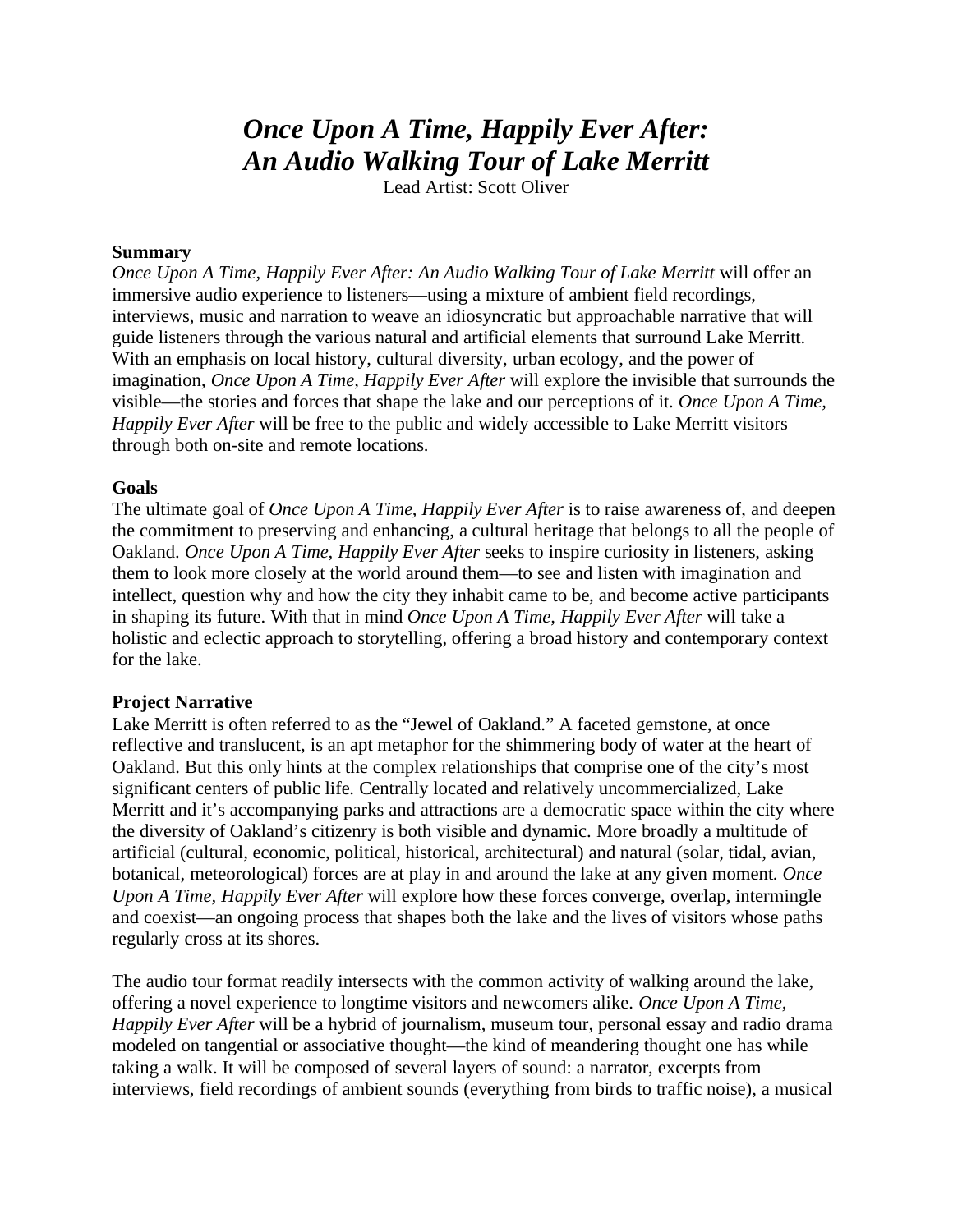score composed especially for the audio tour, and a soundtrack featuring original music by local artists that reflect the diverse cultural composition of Oakland (including musicians who regularly perform around the lake). Content for the audio tour will be generated through in-thefield and historical research including: personal observation, interviews with key members of organizations operating at or on behalf of Lake Merritt as well as visitors to the lake, and academic research. The Oakland History Room at the main public library, the Natural Sciences Department at the Oakland Museum, the African American Museum and Library, the Rotary Nature Center at Lake Merritt, the Nature Sound Society, local historical societies such as the Oakland Heritage Alliance, and cultural organizations such as the Oakland Asian Cultural Center, Eastside Arts Alliance, Oaklandish and Pro Arts will serve as valuable resources for the project.

The 1  $\frac{1}{2}$  –2 hour audio tour will encompass the entire perimeter of the lake. It may be experienced as a big loop, beginning and ending at the same point. However, the tour will be divided into 24–30 "chapters" or audio tracks so that listeners may enter or exit the tour at any point they choose. Physical landmarks and phenomena will be used as departure points for each chapter. For example the chain link geodesic birdcage that houses the park's sick and wounded birds; the gnarly, ancient-looking Australian Tea Trees that twist and turn at the lake's edge; the culverts and storm drains that empty into the lake; the pergola and colonnade at the eastern end of the lake; the eclectic apartment architecture along the south side that provides picturesque views to it occupants; the dam under the  $12<sup>th</sup>$  Street Bridge that regulates the water level; the Lake Merritt Boat House now being renovated to accommodate a restaurant; a diminutive memorial that reads "Leon Olson loved to walk here;" the sweet song of gondoliers and so on. All of these open onto rich stories that intertwine with one another and traverse subjects ranging from conservation of natural resources to real estate development, from fairytales to war protests.

#### **Public Presentation**

*Once Upon A Time, Happily Ever After* will be free to all. In order to facilitate maximum accessibility to the project the audio tour will be available in three forms:

1. Listening devices and printed maps will be available from 10 AM–6 PM on Saturdays and Sundays during the dates of public presentation at an on-site booth located in the Rotary Nature Center. Visitors may borrow players in exchange for a valid I.D.

2. An MP3 file of the audio tour and a PDF of the tour map will be available for download at the project web site.

3. *Once Upon A Time, Happily Ever After* will also be available as a cell phone accessed tour by dialing a number that will appear on all promotional materials for the project.

## **Project Collaborators**

The making of *Once Upon A Time, Happily Ever After* will be a collaborative and crossdisciplinary process. The core group of collaborators consists of Mark Gergis (musical ethnographer/composer/musician), Maria Porges (visual artist/writer/educator), Michael Blodgett (recording engineer/musician), and myself (Scott Oliver). While none of us has produced a project identical to *Once Upon A Time, Happily Ever After* our combined talents are well suited to the task.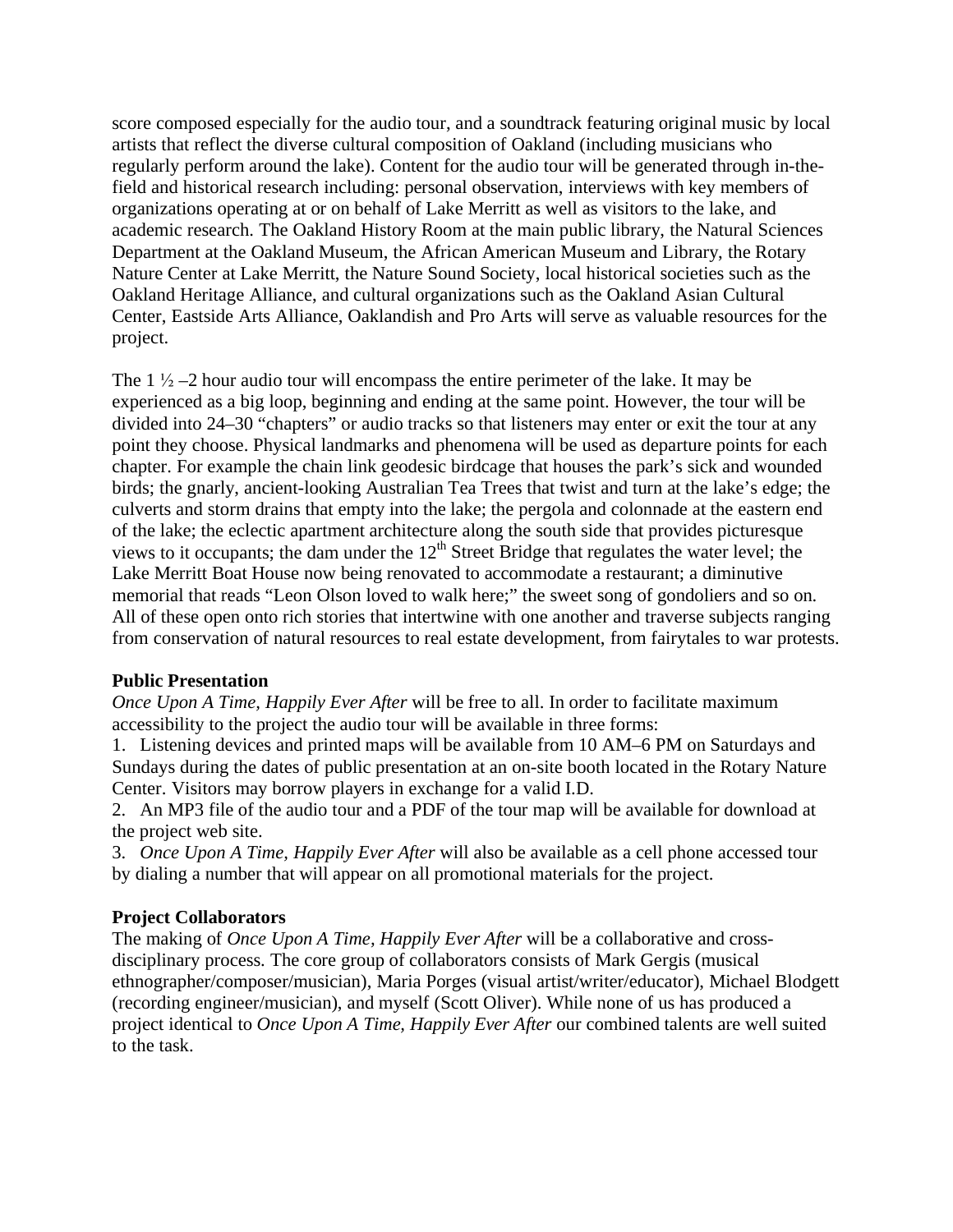As the lead artist I will be doing the research and script writing for the audio tour as well as conducting interviews and gathering field recordings. *Once Upon A Time, Happily Ever After* brings together the interests of my visual art practice and my writing practice. I have a track record of successfully executing complex, collaborative projects within proposed budgets and timelines. I have also incorporated audio recording and production into some of my past work. Notable examples include: *An Allegory for Progress*, with collaborator Charles Beronio for the San Francisco Art Commission's View 155 (a storefront and vacant lot opposite SF City Hall); *Fog Food,* a project for the de Young Art Center in collaboration with Joseph del Pesco; *Other People's Things: Furnishing the Collective Foundation,* also with del Pesco, at Yerba Buena Center for the Arts. I am also a co-founder and regular contributor to *Shotgun Review,* an online publication featuring reviews of Bay Area visual art exhibitions, and have written a number of catalog essays for local arts organizations.

Mark Gergis' experience assembling quirky world music compilations abroad and his accomplishments as a composer and musician make him an ideal collaborator for working with local musicians from diverse backgrounds, assembling the various sound elements, and creating an engaging sonic environment. A seasoned writer of scripts for museum audio tours, Maria Porges will serve as a consultant and text editor on the project, bringing her expertise in writing for the ear and diverse audiences. Michael Blodgett will contribute his talents as a recording engineer for in-studio recording sessions and mixing and mastering the final audio. He will also assist with sound editing and assembly.

Additionally, the research and development phase of the project will engage numerous community members who will have a hand in shaping the audio tour—contributing stories, music, expertise and/or insight to the project. I've already contacted individuals like Analee Allen, who organizes the city's walking tours; Richard Bailey, Executive Director of The Lake Merritt Institute; Stephanie Benavidez, Supervising Naturalist at the Rotary Nature Center; Valerie Garry, President of the Oakland Heritage Alliance; and Carson Bell, natural sounds archivist at the Oakland Museum. This will be the first level of outreach for the project, creating a broad constituency of involvement early on.

## **Audience and Marketing**

Situated in a publicly accessible space, *Once Upon A Time, Happily Ever After* is intended for the general public and will be suitable for all ages. There is an existing circumstantial audience in all those that regularly visit Lake Merritt, particularly those out for a leisurely stroll. However, *Once Upon A Time, Happily Ever After* is designed to have broad appeal, offering a deeper level of appreciation to longtime visitors and functioning as an introduction to Lake Merritt for newcomers. Initially the audience for the project will expand through the network of associations and relationships forged during the making of the audio tour. Additionally a concerted marketing effort will be made to generate interest throughout Oakland and Neighboring Bay Area communities. My marketing experience is limited to the promotion of my personal projects and is not extensive. I plan to work with a marketing consultant to further develop the following strategy.